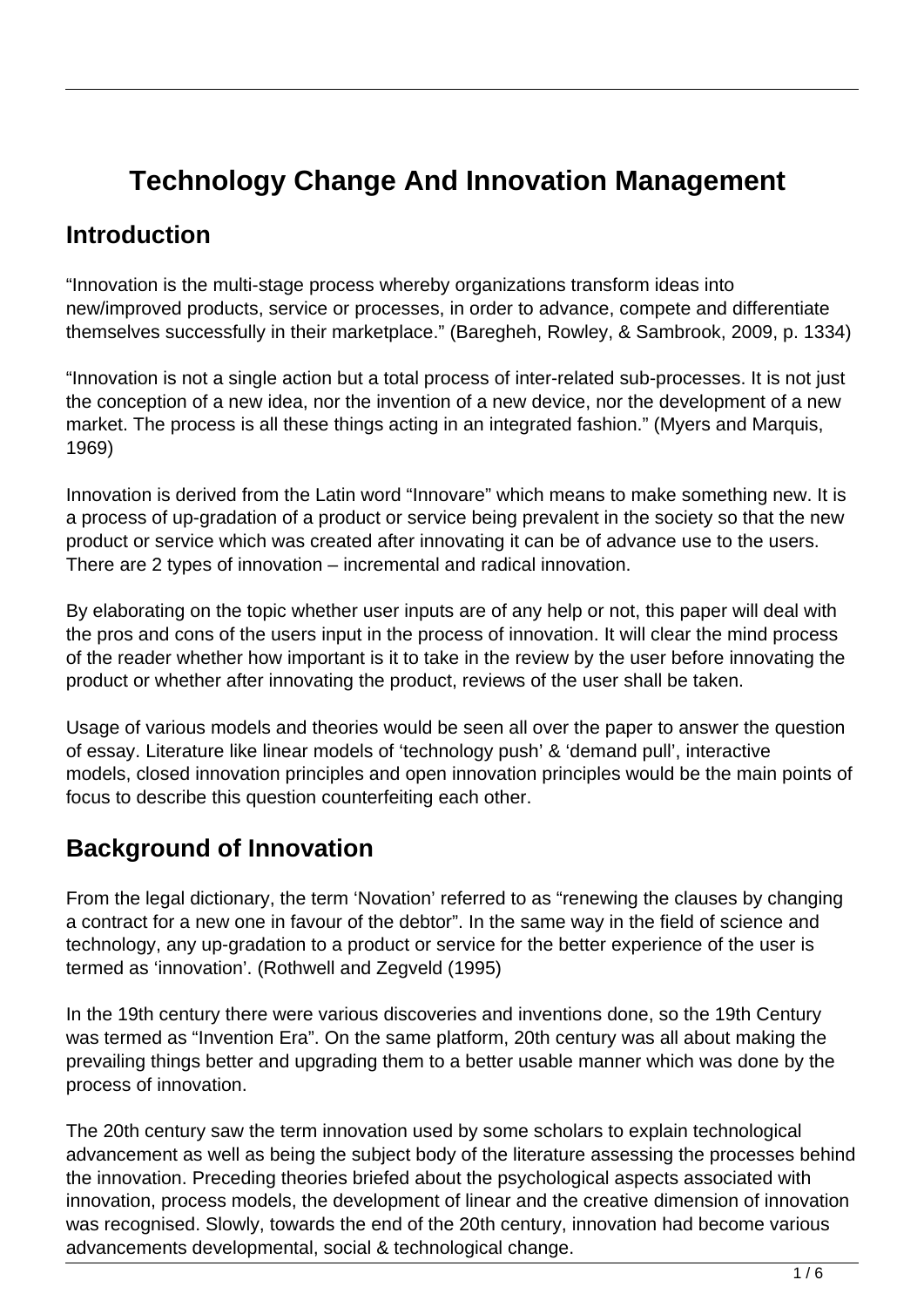## **Pros of Having User Inputs in Innovation**

Benoit Godin has written extensively on the intellectual history of innovation. This helps us place users as innovators within the innovation literature. His work provides a detailed account of the development of the category of innovation. The European tradition saw invention as part of the innovation process and introduced the function of market uncertainty. This begins to shift the focus to product development and the role of users in the testing of such products.

In his seminal and often cited work, von Hippel was first to identify and evidence the role of users as innovators. In this study of medical equipment manufacturers in the 1970s he claimed that 80% of innovations were developed by users (von Hippel, 1976; 1977). In these papers, he argued that users were the major source of innovation. Following this ground breaking work other studies have identified different types of user innovations for example: ?consumer users' and ?intermediate users'. Von Hippel (1988) argues that users in general and ?lead-users' in particular are a source of innovation and he considers the notion that companies (i.e., product manufacturers) innovate is a ?basic assumption (that) is often wrong which reflects a ?manufacturer-as-innovator bias, but is nevertheless ?conventional wisdom (idem. p.117). The lead-user school sees a (predictable) distributed innovation process of which the sources vary greatly and in which users play a very important but overlooked role. There have been several studies that provide strong evidence to support lead users as innovators.

When it comes to explaining why users innovate it is argued that they possess the distinctive knowledge and expertise necessary. For example, the development of kite surfing was only possible because of the expertise gained from years of experience of windsurfing (Franke & Shah, 2003). Indeed, in his more recent research, Von Hippel (2005) argues that when one compares innovations from producers with those of users frequently those from users are distinctive because of the unique tacit knowledge they have gained from extensive use of the products (Bogers et al., 2010).

The lead-user school further contends that while many users modify products for their own use, for example, computer hardware and software for industrial processes and high-end sports equipment, these innovations are concentrated among the ?lead-users. A group of surfers as an illustration, who developed an experimental surf board with foot- straps that enabled them to leverage the energy of waves to make controlled flights. Lead- users, are characterised as ahead of the majority of users with respect to an important market trend, and they expect to gain relatively high benefits from the solution to the needs they have encountered. Further, it is argued that by focusing on working with lead-users, companies can increase the probability that they will discover innovative solutions that they can leverage and sell to their other customers. For companies seeking to increase their capacity to innovate, the lead-user school argues that it provides a firm foundation for a strategy of innovating with selective customers; and that it is a much more effective basis for an innovation strategy than the more traditional technologycentered approach, where scientific exploration and technology development lead to opportunities for firms to exploit. This approach led to the growth of a whole new sport, ?kitesurfing': ?Clearly this had little to do with surfboard manufacturers who did not discover this innovation; rather it was innovative surfers? (Franke et al., 2006).

The lead-user school recognizes users (both consumers and companies) as an essential knowledge source for the innovation process.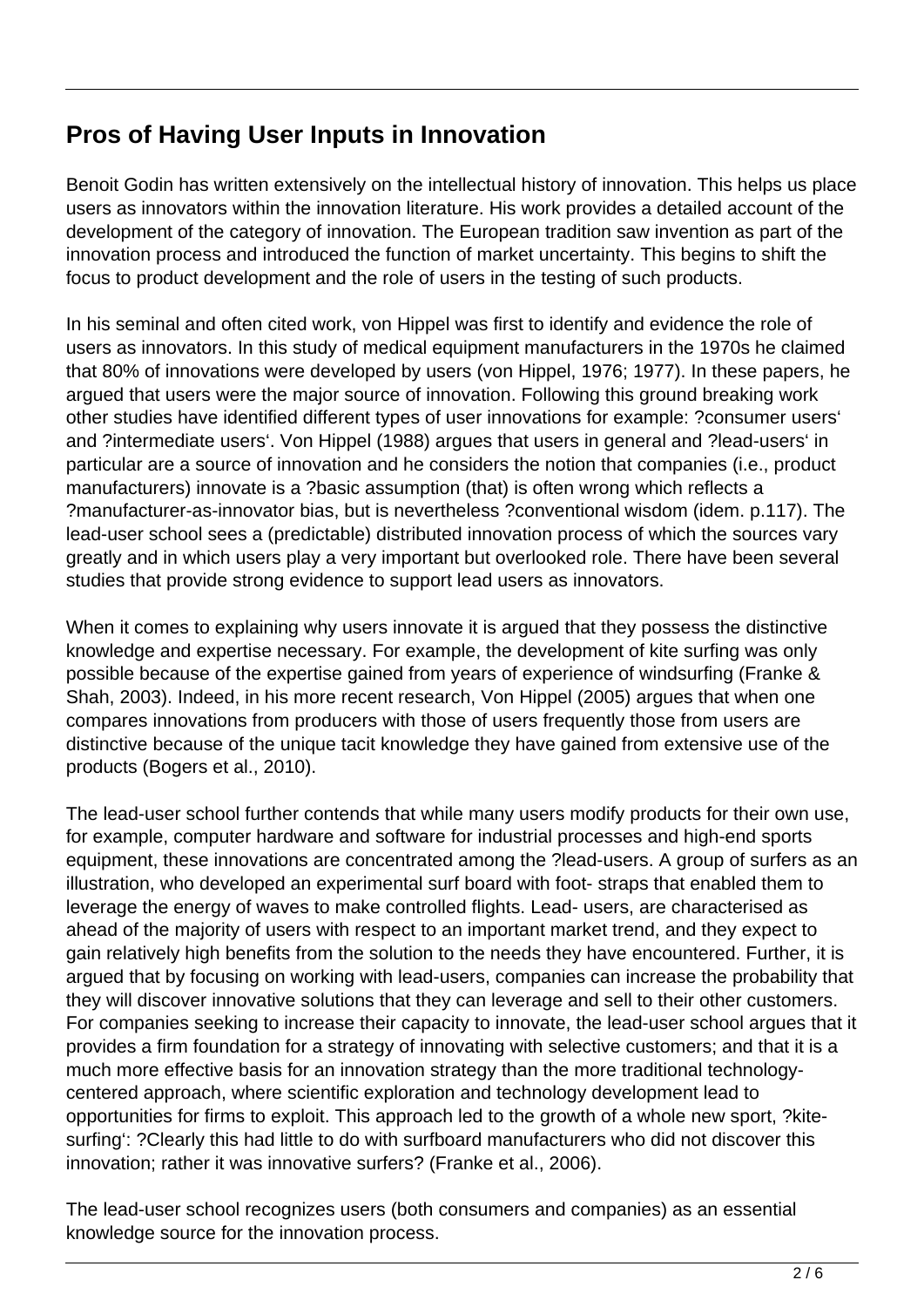The development of commercially successful new products has consistently shown the need for accurate understanding of the needs of the user. Within the marketing literature, this is firmly established (see Deshpande', Farley, and Webster, 1993; Kohli and Jaworski, 1990). Although Von Hippel, discusses the limitations of market research in The sources of Innovation (first section of Chapter 8), it is from this premise that Von Hippel builds his arguments for the role of lead-users. According to Von Hippel lead-users are familiar with conditions that lie in the future for others, they can serve as a need-forecasting laboratory for marketing research (1988, p.107). Significantly it is their activities at attempting to fill their needs, which Von Hippel identifies as providing opportunities for firms wishing to develop new products. Much of the work on the users as innovators has centred on how firms should identify lead-users and how firms can incorporate their perceptions into new products. This has tended to focus on technologyintensive industries and products.

# **Cons of Having User Inputs in Innovation**

Hence, it distinguishes between ordinary users and lead users. It argues that ordinary users have difficulties in providing fresh and relevant insights into the product development process since their familiarity with existing products ?interferes with their ability to conceive of novel products and uses when invited to do so? (Von Hippel, 1988, p.103). This is rooted in their inability to come up with new solutions because they are not creative enough and they have difficulties in evaluating new and (thus) unfamiliar products that fall outside their real-world.

In the previous section we described how users can contribute to innovation processes and how lead-users can be a valuable source of innovation.

## **1 - Conceptual: invention is not innovation**

One major problem with the lead user school is that even though the word ?innovation' appears so many times, Von Hippel does not provide the reader with a definition of innovation. For example, a sample of tractor shovel innovations in two categories: ?major improvements' and ?significant special-purpose accessories'. Adding power steering to a tractor shovel can be considered a major improvement, but is it an innovation? Von Hippel claims that in both the process equipment industry and the electronics industry ?the innovators are most often users.

In general, innovation is understood to mean much more than having an idea that could lead to the development of a new product or service (Garcia & Calantone, 2002). Innovation encompasses the entire process of developing an idea through to a new product or service that is implemented in a market and which consists of activities such as R&D, technology transfer, knowledge management, market research, futures research, technology intelligence, product development, and many more. In that respect, the lead-user school distinguishes four different stages in this (innovation) process: 1) identify a need, 2) research/development, 3) build prototype, 4) apply to commercialize and diffuse innovation; of which the user is carrying out the first three and the manufacturer only the last step (Von Hippel, 1988, p.25). The lead- user school does not explain why the first three roles are only played by users and not by manufacturers. Consequently, the lead-user school portrays lead-users as a source of ideas (which is undoubtedly true) but then overstates their role within the innovation process by underestimating the amount of ?innovation resources' (money, time, risk) other actors (i.e., notusers) spend in carrying out that part of the innovation process.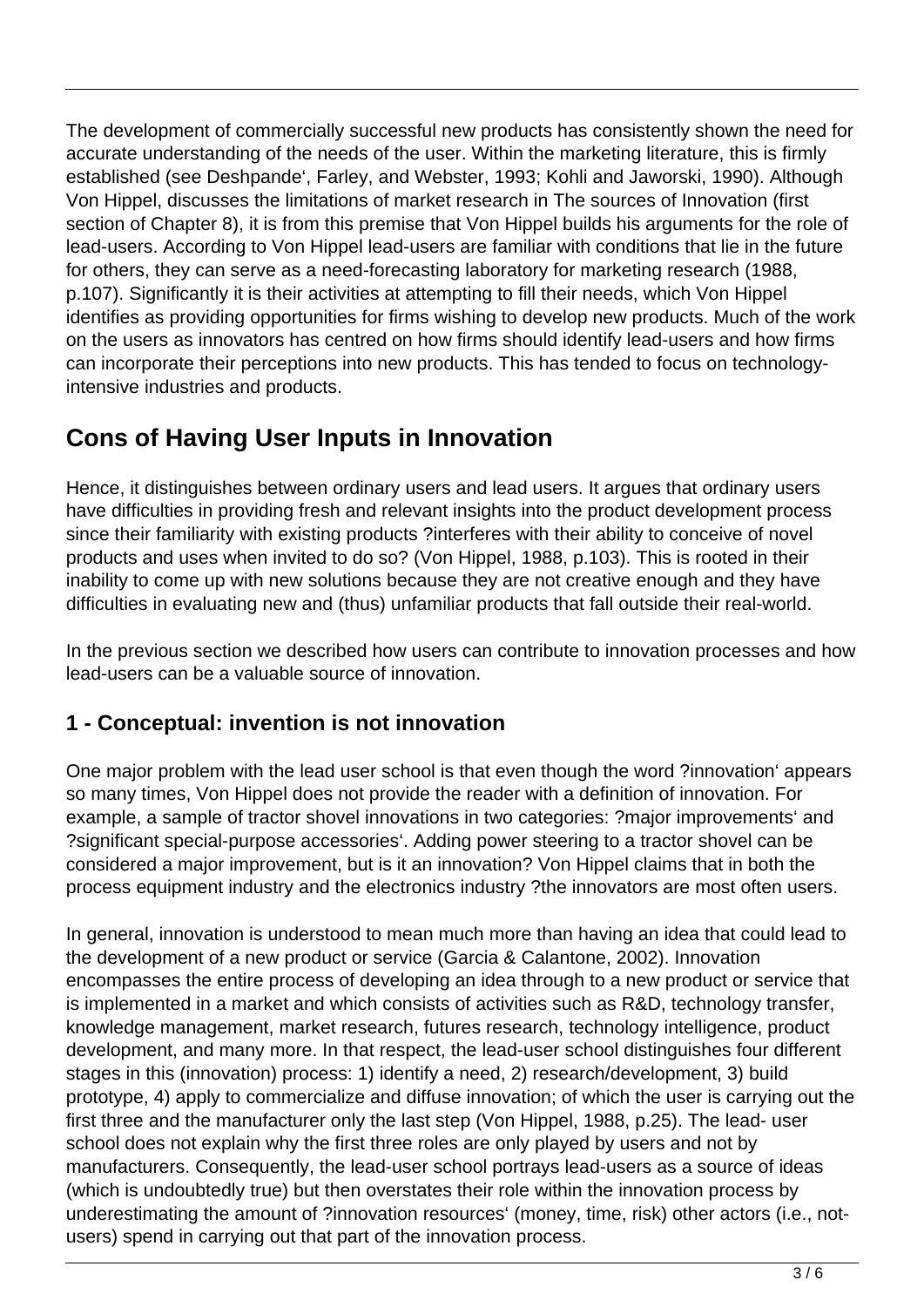The limited role of the user in the innovation process is also clearly illustrated in the theories of ?innovation systems' (e.g., Carlsson, 2002) and ?open innovation' (Chesbrough, 2003). Both views on innovation are based on the notion that nowadays knowledge has become widely distributed and every actor involved in the innovation process should be aware that most of the required knowledge for innovation can be found elsewhere. Not only are there more sources of innovation (than just the user) but also that ?modern innovation is about how these different actors are related to each other and are capable of sharing information and knowledge. Indeed, much empirical research on finding success factors for innovation show that there can be many different sources of innovation, often depending on the type of industry in which the innovation is being developed (see e.g., Miller & Blais, 1993; Pavitt, 1983).

So, we conclude that the lead-user school's emphasis on the large or even dominant role of users in the innovation process is based on an old fashioned definition of innovation. Because of this it has understated the activities of the other actors that play such a vital role in the entire innovation process most notably the firm. As a consequence, what the lead-user school label as innovations are predominantly inventions.

### **2 - Methodological: case studies are difficult to generalize**

The lead-user school is almost entirely based on the case-study research methodology. In general, this methodology is applied when no theory is available and the researcher carries out an exploratory study to establish the first cornerstones of a theory that later-on can be tested and validated (Yin, 1994).

Strictly speaking, one can argue that the lead-user school is not really doing case studies. The case-study method attempts to discover (causal) mechanisms and processes that relate different found concepts or empirical phenomena. The case study method is mainly qualitative by nature and holds a process view on the units of analysis under investigation. In the lead-user school cases are innovations that have been developed either by users or by producers. As such, the lead-user school is merely looking at the outcomes of innovation processes and listing who was the main source of the innovation. Its main concern is not to go deep into how these innovations are being developed, but to decide which part of the innovation is developed by users and which part by producers. The descriptions of the user-developed innovations is limited and does not provide an understanding of how specifically these user-centred innovations are being developed.

Furthermore, the difficulty of extending the conclusions of a few cases to other non- researched cases also presents a methodological problem of a temporal nature. That is, the lead-users in one case (i.e., an industry at a certain time) do not necessarily have to be the future lead users in that industry. Lead users might be good predictors of future demand in that industry, but that does not imply that they will also be the right forecasters of the next generation of new products and services in that industry. For instance, because of their special relationship with a new product they might be more locked-in to that product and have many more difficulties to switch to new products than non-lead users might have since they are less (emotionally and functionally) attached to the former new product. So, for companies listening to former lead users in developing new products and services this is certainly not without any risks. And from a research perspective it means that the predictive power of case-studies should be seriously questioned.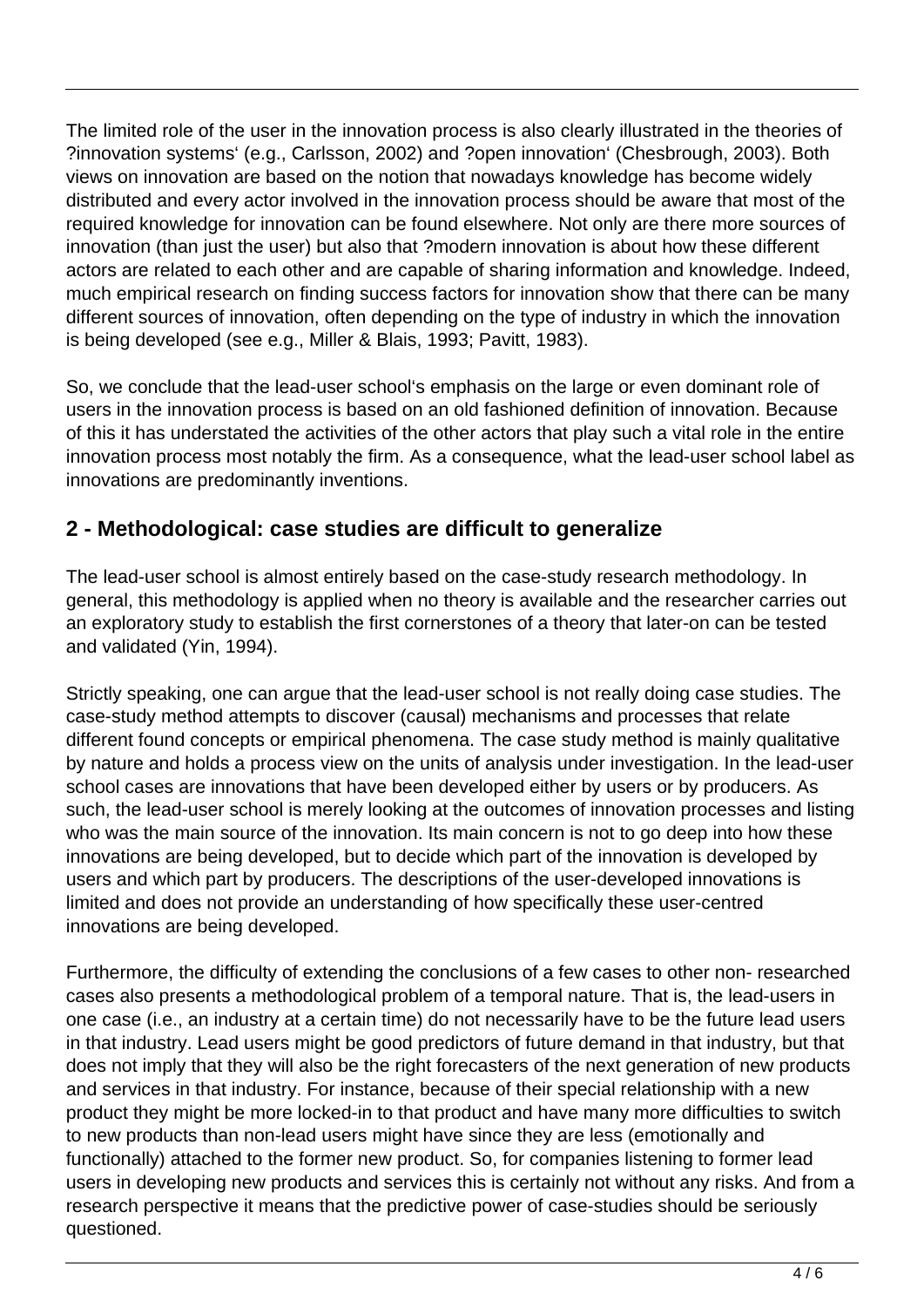Another methodological weakness is that the lead-user school puts lead users and companies within the same research population while they are two different empirical categories. Users are, in principle all the inhabitants of a certain geographical area and surely will outnumber the amount of companies which are institutional constructions. Stating that users innovate more than companies is comparing apples with oranges; especially because the role of the user and the company are so different in the innovation process: you simply cannot consider them as one research population.

#### **3 - Empirical: most radical innovations are of technological origin**

When we consider some of the most significant technological developments over the past twenty years such as the World Wide Web (1990); gene therapy (1990); or the Hubble telescope (1990) it seems these were the result of scientific curiosity, unfettered by the demands of the market. So, if users are the predominant source of innovation, the list of the recently most important (radical) innovation should contain many innovations that were based on ideas developed by users.

## **Conclusion**

This study shows that there is a process connected with innovation and that there are different definitions within the academic literature about innovation. Innovation can be considered as being product or process that is new or is existing but has been improved. There are different models regarding the process of in- novation and from these it can be identified that there is a strong link to creativ- ity as part of the innovation process. In looking at the application of innovation in social housing as part of the public sector this study has focused on two academic studies which looked at Housing Associations and Innovation and these identified that innovations can be seen with a typology as new products or ser- vices or improvements on existing products and services. Further research could be undertaken to look at innovation within the social housing sector within the United Kingdom within the twenty-first century.

## **References**

- 1. Baregheh, A., Rowley, J., & Sambrook, S. (2009). Towards a multidisciplinary definition of innovation. Management Decision, 47, 1323-1339.
- 2. Drucker, P. (2007) Innovation and Entrepreneurship, Elsevier, Butterworth-Heinemann, Burlington, Mass, USA
- 3. Porter, M.E. (1998) Competitive Advantage: Creating and Sustaining Superior Performance. Simon and Schuster
- 4. Slater, S.F. and Narver, J.C. (1995) Market orientation and the learning organization. Journal of Marketing, 59(3): 63-74
- 5. Kraaijenbrink, J., Spender, J-C., and Groen, A.J. (2010) The Resource-Based View: A Review and Assessment of its Critiques, Journal of Management, 36 (1): 349-372
- 6. Norman, P (2004). Knowledge acquisition, knowledge loss, and satisfaction in high technology alliances. Journal of Business Research, 57(6), 610–9.
- 7. Shah, S. and Tripsas, M. (2007) 'The accidental entrepreneur: The emergent & collective process of user entrepreneurship ' Strategic Entrepreneurship Journal 1(1): 123-140
- 8. Tietz, R. Morrison, P.D. and Lüthje, C. and Herstatt, C. (2005) "The Process of User-